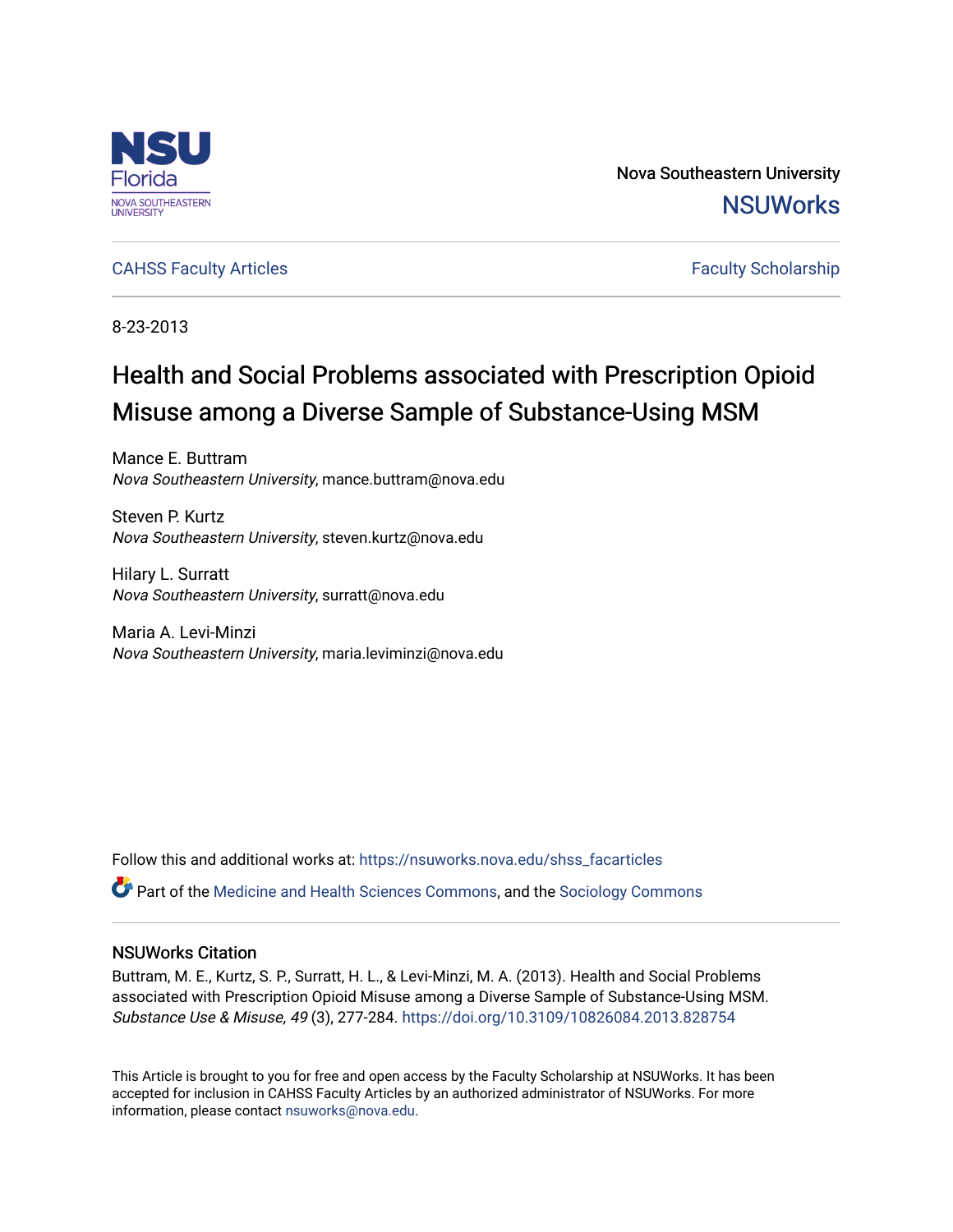



**ISSN: 1082-6084 (Print) 1532-2491 (Online) Journal homepage:<https://www.tandfonline.com/loi/isum20>**

# **Health and Social Problems Associated With Prescription Opioid Misuse Among a Diverse Sample of Substance-Using MSM**

**Mance E. Buttram, Steven P. Kurtz, Hilary L. Surratt & Maria A. Levi-Minzi**

**To cite this article:** Mance E. Buttram, Steven P. Kurtz, Hilary L. Surratt & Maria A. Levi-Minzi (2014) Health and Social Problems Associated With Prescription Opioid Misuse Among a Diverse Sample of Substance-Using MSM, Substance Use & Misuse, 49:3, 277-284, DOI: [10.3109/10826084.2013.828754](https://www.tandfonline.com/action/showCitFormats?doi=10.3109/10826084.2013.828754)

**To link to this article:** <https://doi.org/10.3109/10826084.2013.828754>



Published online: 23 Aug 2013.

|--|

[Submit your article to this journal](https://www.tandfonline.com/action/authorSubmission?journalCode=isum20&show=instructions)  $\mathbb{Z}$ 





 $\overrightarrow{Q}$  [View related articles](https://www.tandfonline.com/doi/mlt/10.3109/10826084.2013.828754)  $\overrightarrow{C}$ 



[View Crossmark data](http://crossmark.crossref.org/dialog/?doi=10.3109/10826084.2013.828754&domain=pdf&date_stamp=2013-08-23)<sup>で</sup>



[Citing articles: 10 View citing articles](https://www.tandfonline.com/doi/citedby/10.3109/10826084.2013.828754#tabModule)  $\mathbb{C}$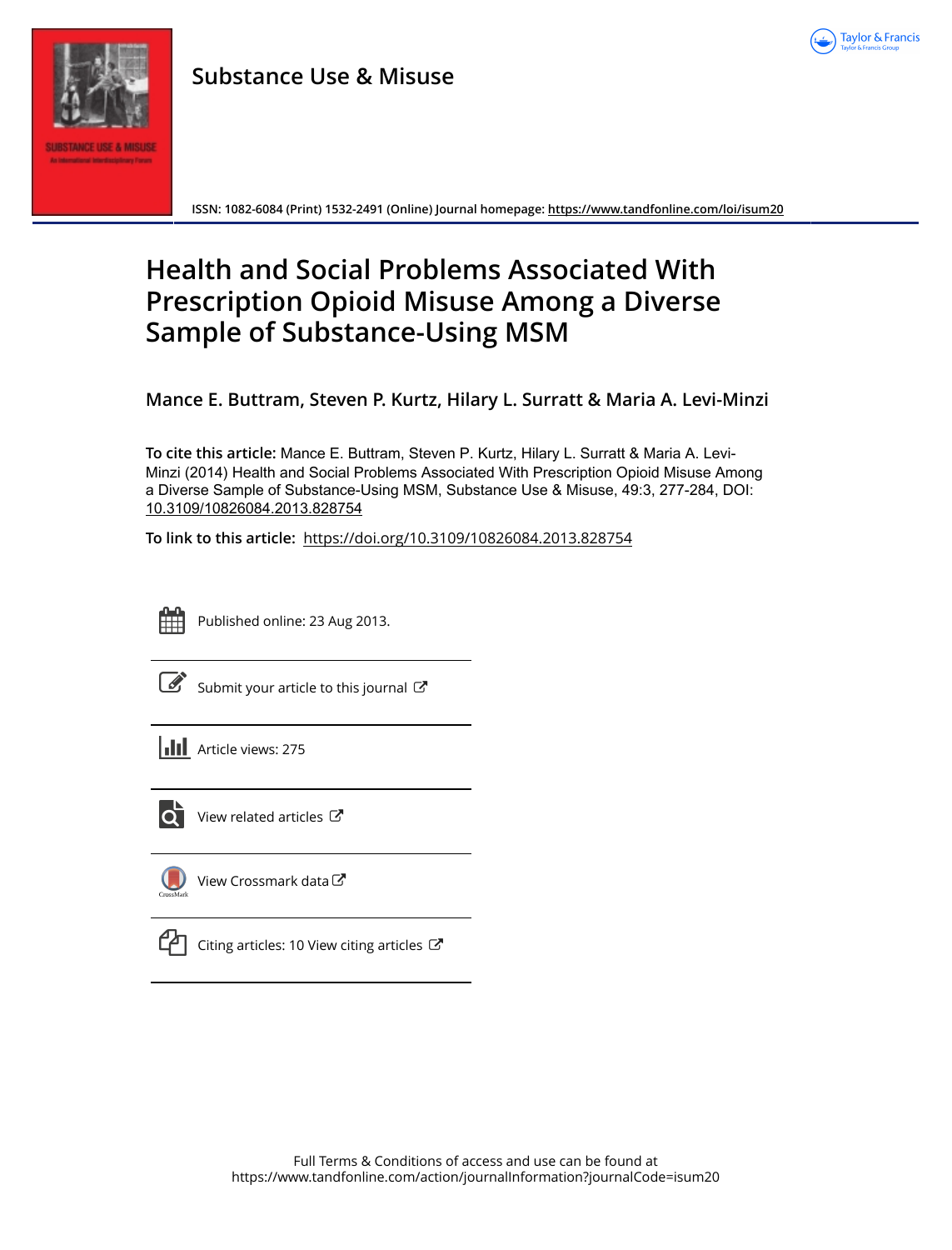ORIGINAL ARTICLE

# **Health and Social Problems Associated With Prescription Opioid Misuse Among a Diverse Sample of Substance-Using MSM**

Mance E. Buttram, Steven P. Kurtz, Hilary L. Surratt and Maria A. Levi-Minzi

*Center for Applied Research on Substance Use and Health Disparities, Nova Southeastern University, Miami, Florida, USA*

**This study examines associations between prescription opioid misuse and demographics, substance use, sexual behavior, and related health and social problems. Baseline data were collected between 2008 and 2010 from 515 high risk men who have sex with men, ages 18–55, in the Miami-Ft. Lauderdale metropolitan area who reported heavy substance use and HIV risk in the past 90 days. Prescription opioid misuse was associated with other substance use, drug injection, substance dependence, and history of arrest. Implications, limitations, and directions for future study are discussed.**

**Keywords** Prescription drugs, opioid, MSM, substance use

#### **INTRODUCTION**

Evidence suggests that men who have sex with men (MSM) are more likely to misuse prescription drugs (Kelly & Parsons, 2013) and are more likely to experience problems suggestive of substance dependence (Mackesy-Amiti, Fendrich, & Johnson, 2009) than adults in the general population. However, most research on prescription drug misuse among MSM is focused on either the misuse of erectile dysfunction medications (Kim, Kent, & Klausner, 2002; Mansergh et al., 2006; Sherr, Bolding, Maguire, & Elford, 2000) or the misuse of prescription drugs in general (Benotsch, Martin, Koester, Cejka, & Luckman, 2011; Kelly & Parsons, 2010, 2013; Mackesy-Amiti et al., 2009; Mackesy-Amiti, Fendrich, & Johnson, 2010). Among the latter is evidence of increased sexual risk behavior among MSM who misuse prescription drugs, compared to MSM who do not (Benotsch et al., 2011; Kelly & Parsons, 2013).

While not specific to MSM, research finds that the misuse of prescription drugs is associated with the use of a variety of additional substances (Lankenau, Schrager, et al., 2012; Wu, Woody, Yang, & Blazer, 2012). Multidrug use, including prescription drugs, has also been evidenced among MSM, where prescription drug misusers were significantly more likely to report recent use of other drugs including cocaine, ecstasy, methamphetamine, and heroin, in addition to increased sexual risk behavior (Benotsch et al., 2011). Perhaps the most alarming finding from that study was that opioid analgesics were the most commonly misused prescription drug (Benotsch et al., 2011). Prescription opioids are Schedule II controlled substances with high abuse potential (Wu et al., 2012), are highly addictive (SAMHSA, 2006), and are the class of drug most often associated with drug mortality (Benotsch et al., 2011). Kelly and Parsons  $(2013)$  found that about 11% of prescription drug misusing MSM reported recent use of pain killers. Further, a study of methamphetamine-using MSM, found that 4.2% of participants also reported misusing the prescription opioid, OxyContin® (Halkitis, Moeller, Siconolfi, Jerome, & Rogers, 2008). To date, these are the only apparent articles in the literature that describe prescription opioid misuse among MSM, even though the misuse of prescription opioids in the United States has been escalating since the early 1990s (SAMHSA, 2012; SAMHSA, 2011).

Much of the literature examining health and social disparities among MSM suggests that greater rates of substance use (Cochran & Mays, 2008), arrest history (Kurtz, 2008), victimization (Herek & Sims, 2008; Purcell, Patterson, & Spikes, 2008), and mental distress (Cochran & Mays, 2008; Mills et al., 2004) are present among this population compared to other men. Moreover, many of these health and social problems have been found to be associated with the misuse of prescription opioids as well. Samples of chronic pain patients, street-based substance users, MSM, and opioid-dependent treatment clients report problems related to mental distress (Cicero, Surratt, Kurtz, Ellis, & Inciardi, 2012; Pergolizzi et al., 2012), other substance abuse (Cicero et al., 2011; Cicero

Address correspondence to Mance E. Buttram, MA, Center for Applied Research on Substance Use and Health Disparities, Nova Southeastern University, 2 NE 40th Street, Miami, FL 33137, USA; E-mail: mance.buttram@nova.edu.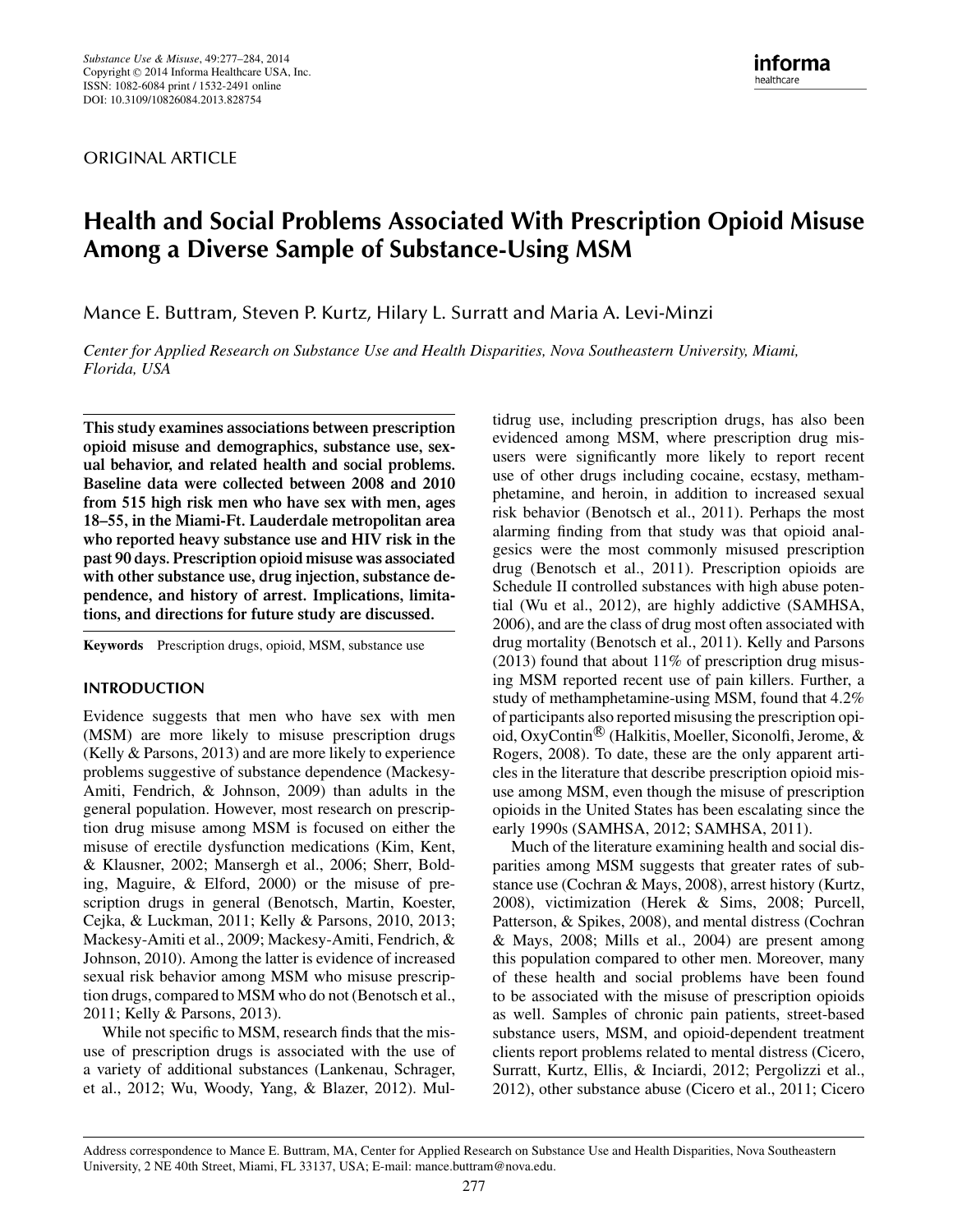et al., 2012; Pergolizzi et al., 2012), legal issues and the law (Kurtz, 2008; Pergolizzi et al., 2012), victimization (Pergolizzi et al., 2012; Surratt, Inciardi, & Kurtz, 2006), and hepatitis A, B, or C infection (Strassels, 2009).

The growing epidemic of prescription opioid misuse and related problems can be in part attributed to increased prescribing, availability, accessibility, and accepted medical use (Hasan & Hasan, 2011; Lankenau, Teti, et al., 2012; McCabe, Teter, & Boyd, 2006). The National Survey of Drug Use and Health found that the numbers of new, nonmedical users of prescription opioids increased from 600,000 in 1990 to 2 million in 2010. Among individuals ages 12 and over, 17.3% reported first-time substance use with an prescription opioid in 2010 and prescription opioids had the second largest number of past year initiates following marijuana (SAMSHA, 2011). Drug Abuse Warning Network data also reflect these increases, with abuse-related emergency department visits involving prescription opioids increasing by 156% between 2004 and 2011 (Center for Behavioral Health Statistics and Quality, 2012). Similar increases are reflected in drug abuse treatment admissions data, with past year admissions for prescription opioids increasing from 360,000 in 2002 to 754,000 in 2010 (SAMSHA, 2011).

Further exacerbating the problem of prescription opioid misuse is that nonoral routes of administration have been documented in several populations (Davis & Johnson, 2008; Havens, Walker, & Leukefeld, 2007; McCabe, Boyd, Cranford, & Teter, 2009; McCabe, Cranford, Boyd, & Teter, 2007; Young, Havens, & Leukefeld, 2010). Such alternative routes of administration, such as injection, allow for faster drug delivery and onset, creating more intensified effects and increased abuse liability (Budman, Grimes Serrano, & Butler, 2009). Injection of prescription opioids also facilitates transmission of HIV (Surratt, Kurtz, & Cicero, 2011). While no studies of non-oral routes of prescription drug abuse among MSM are apparent in the literature, research shows injection drug use (IDU) is not uncommon among MSM and that the most commonly injected substances are methamphetamine and cocaine (Ghanem et al., 2011; Gorman & Carroll, 2000; Ibañez, Purcell, Stall, Parsons, & Gómez, 2005; O'Connell et al., 2004; Semple, Strathdee, Zians, & Patterson, 2012; Stall & Purcell, 2000).

These findings demonstrate the need to further investigate the problem of prescription opioid misuse and related health and social problems among high risk MSM. Because literature suggests that MSM are more likely to misuse prescription drugs than other men (Kelly & Parsons, 2013), it is not implausible that this population would also have higher rates of prescription opioid misuse than men in the general population. With this in mind, and because of the severity of health and social problems that are generally associated with prescription opioid misuse, we sought to examine predictors of prescription opioid misuse among a sample of high risk substance-using MSM in South Florida.

#### **METHODS**

Data are drawn from baseline assessments of 515 MSM participating in a risk reduction intervention trial conducted in the Miami-Ft. Lauderdale Metropolitan Area. The study is a randomized clinical trial testing the efficacy of a four-session small group discussion intervention compared to a single-session individual counseling condition, both of which are based on theories of resilience and psychological empowerment (Fergus & Zimmerman, 2005; Zimmerman, 1995). Participants were recruited into the study between November 2008 and October 2010. Multiple recruitment methods were employed, including direct outreach, participant referral, and internet and print media. Eligible men were between the ages of 18 and 55; reported recent (past 90 days) unprotected anal intercourse (UAI) with a nonmonogamous partner(s); and met one or more of three substance use inclusion criteria: binge drinking (five or more drinks) or drug use, excluding marijuana, at least three times in the past month; or using marijuana on 20 or more days in the past month. Research protocols were approved by the University of Delaware's (predecessor institution) and Nova Southeastern University's Institutional Review Boards.

### **Site**

The Miami-Ft. Lauderdale metropolitan area is a wellknown migration destination for MSM, with the second highest ratio of same-sex households among large metropolitan areas in the nation (Smith & Gates, 2001, August 22). Further, Florida has been at the center of the nation's prescription opioid epidemic for the past decade, leading the nation in numbers of illegitimate pain clinics (Gillette, 2012; Hall, 2012). Prior to new legislation in 2011 designed to better control the distribution and prescribing of prescription opioids, 90 of the nation's top 100 oxycodone-purchasing doctors resided in Florida (Gillette, 2012). In addition, Miami reports the highest AIDS rates and HIV incidence in the United States (Centers for Disease Control and Prevention, 2009) and almost half (45%) of HIV-positive MSM in a recent Miami study were unaware of their infection (CDC, 2010).

The project was housed in two field offices, one in Wilton Manors, a suburb of Ft. Lauderdale and one in Miami Beach. Each participant was screened for eligibility, followed by informed consent and enrollment and locator data collection. Men reporting HIV-negative status were also offered confidential testing. The baseline interview session was scheduled about two weeks from enrollment, so that HIV test results could be given to men who elected testing during the same visit. All interviews were conducted in private offices using computer-assisted faceto-face interviews. Participants received HIV and drug education literature, condoms, and a \$50 stipend upon completion of the baseline activities. Baseline interviews lasted about two hours.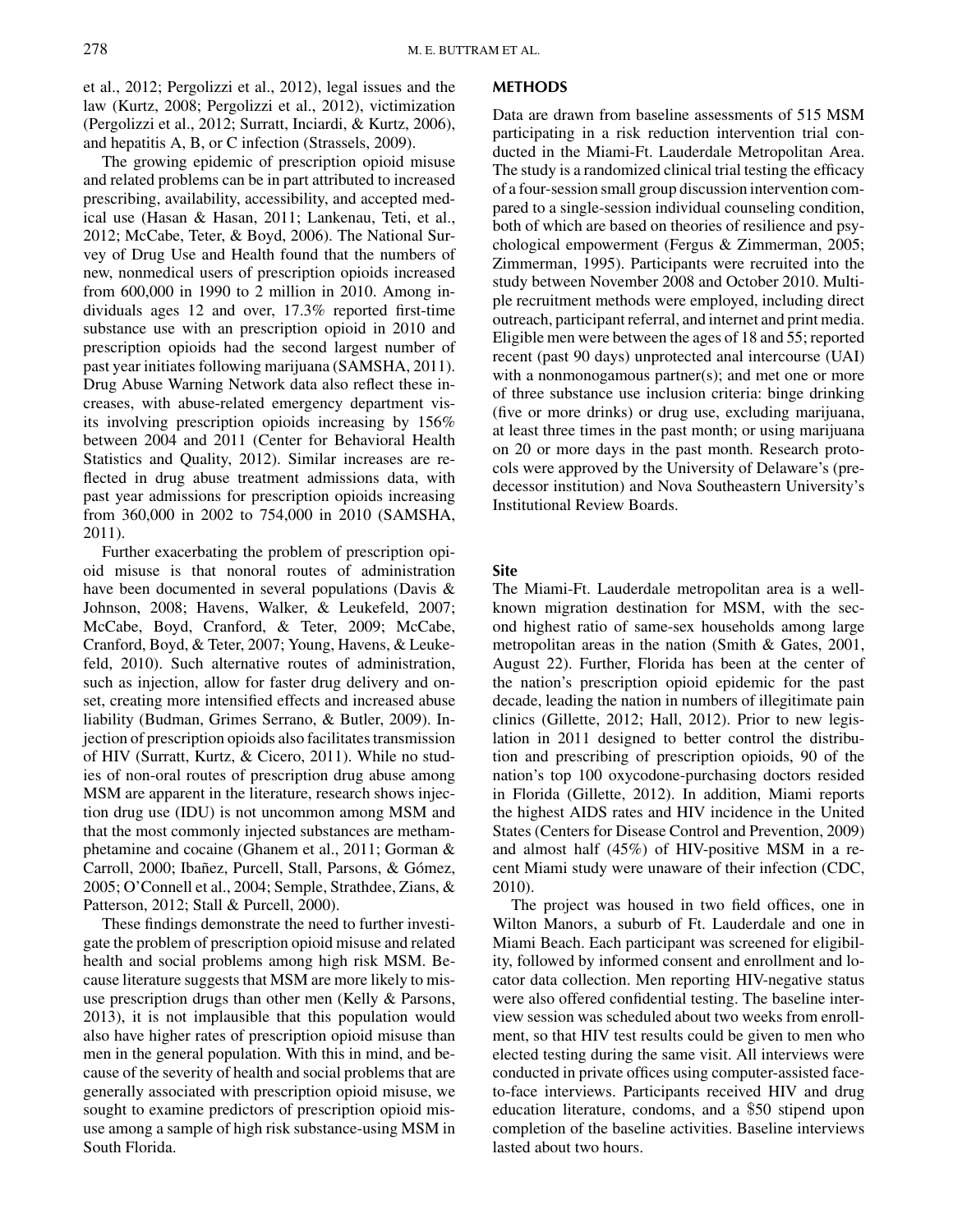#### **Measures**

The primary instrumentation for the interviews was the Global Appraisal of Individual Needs (GAIN) which has eight core sections (demographics, substance use, physical health, risk behaviors, mental health, environment, legal involvement, and vocational attainment), with each containing questions on the recency of problems, breadth of symptoms, and recent health behavior frequencies in days or times (Dennis, 2006).

Substance use measures included past 90 day frequency of use of each substance, including the nonmedical use of prescription opioids, specifically asking, "In the past 90 days, how many days did you use a prescription painkiller, opioid, or analgesic not as prescribed?". Substance dependence was assessed by the endorsement of three or more of seven Diagnostic and Statistical Manual of Mental Disorders, 4th edition, revised (DSM-IVR) symptoms during the past year (e.g., needing more drug to get the same effect, experiencing withdrawal symptoms, and being unable to quit or cut down).

An extensive battery of sexual behavior questions specific to MSM included past 90 day frequencies of receptive and insertive UAI. Because study eligibility criteria included UAI during the past 90 days, sexual risk behavior measures were dichotomized at the 66th percentile to divide the sample into higher and lower risk subgroups in these analyses. Participant HIV status was assessed by self-report, and seropositivity was verified with a notice of diagnosis or antiretroviral prescription.

Mental distress was assessed using the General Mental Distress Scale, which is comprised of past year DSM-IVR symptom counts for depression (9 items), anxiety (12 items), and somatic disorders (4 items). This scale is reducible to classifications indicating clinical significance (subclinical, moderate, and severe) (Dennis, 2006) and was further dichotomized in the analyses presented here into "severe" and "not severe." Alpha reliability coefficients for the depression, anxiety, and somaticism subscales in this study were .822, .829, and .706, respectively.

Victimization was assessed by affirmative responses to the following events: being attacked with a weapon or being beaten so as to cause bruises, cuts, or broken bones (physical abuse); being forced to participate in sexual acts against one's will (sexual abuse); or being made to feel very bad about oneself or one's life (emotional abuse). For analysis, we used a summary measure: any lifetime abuse vs. no abuse.

Lifetime counts of substance abuse treatment were assessed with the question, "How many times in your life have you been admitted to detox, treatment, or counseling for your use of alcohol or any drugs?" Arrest history was assessed with the question, "In your lifetime, how many times have you been arrested, charged with a crime and booked?" Health care coverage was assessed with the question, "Are your medical expenses covered by any type of insurance, court, or health program?" Drug injection history was assessed with the following question, "When was the last time (if ever) that you used a needle to inject drugs (including steroids)?"

#### **Data Analyses**

All analyses were conducted using IBM SPSS Statistics version 20. Descriptive statistics for the entire study sample were calculated for the variables of interest including demographics, substance use, sexual risk behavior, and health and social characteristics. Bivariate logistic regression models were constructed to predict recent prescription opioid misuse. Potential predictors included in the bivariate models included demographics, other drug use, sexual risk behavior, and health and social characteristics. Those measures that exhibited significant associations in the bivariate models were included in a multivariate logistic regression model.

#### **RESULTS**

Demographics and substance use characteristics of the sample are shown in Table 1. The racially/ethnically diverse sample was  $25.8\%$  Hispanic ( $N = 133$ ),  $21.0\%$ African American/Black (*N* = 108), 48.5% Caucasian  $(N = 250)$ , and 4.7% "other" race/ethnicity  $(N = 24)$ . The mean age was  $38.93$  (SD = 9.64) years. Sixteen

TABLE 1. Description of study sample  $(N = 515)$ 

|                                          | N     | $\%$    |
|------------------------------------------|-------|---------|
| <b>Race/Ethnicity</b>                    |       |         |
| Hispanic                                 | 133   | 25.8%   |
| African American/Caribbean               | 108   | 21.0%   |
| Caucasian/White                          | 250   | 48.5%   |
| Other                                    | 24    | 4.7%    |
| Age (mean; SD)                           | 38.93 | (9.64)  |
| Education (16 or more years)             | 165   | 32.0%   |
| Employed full-time                       | 134   | 26.0%   |
| Health care coverage                     | 323   | 62.7%   |
| Substance use (past 90 days)             |       |         |
| <b>Binge drinking</b>                    | 421   | 81.7%   |
| Marijuana                                | 336   | 65.2%   |
| Powder cocaine                           | 231   | 44.9%   |
| Rx sedatives                             | 177   | 34.4%   |
| Methamphetamine                          | 132   | 25.6%   |
| Rx opioids                               | 129   | 25.0%   |
| Crack cocaine                            | 104   | 20.2%   |
| Ecstasy                                  | 93    | 18.1%   |
| Gamma hydroxybutyrate                    | 72    | 14.0%   |
| Rx stimulants                            | 27    | 5.2%    |
| Ketamine                                 | 15    | 2.9%    |
| Heroin                                   | 15    | 2.9%    |
| Drug injector (past year)                | 82    | 15.9%   |
| Drug injector (past 90 days)             | 66    | 12.8%   |
| Sexual risk behavior (past 90 days)      |       |         |
| Partners                                 | 13.25 | (18.58) |
| <b>UAI</b> times                         | 22.58 | (35.41) |
| <b>Health and social characteristics</b> |       |         |
| HIV-positive                             | 250   | 48.5%   |
| Substance dependence                     | 320   | 62.1%   |
| Substance abuse treatment history        | 198   | 38.4%   |
| Severe mental distress                   | 298   | 57.9%   |
| Victimization history                    | 413   | 80.2%   |
| Arrest history                           | 332   | 64.5%   |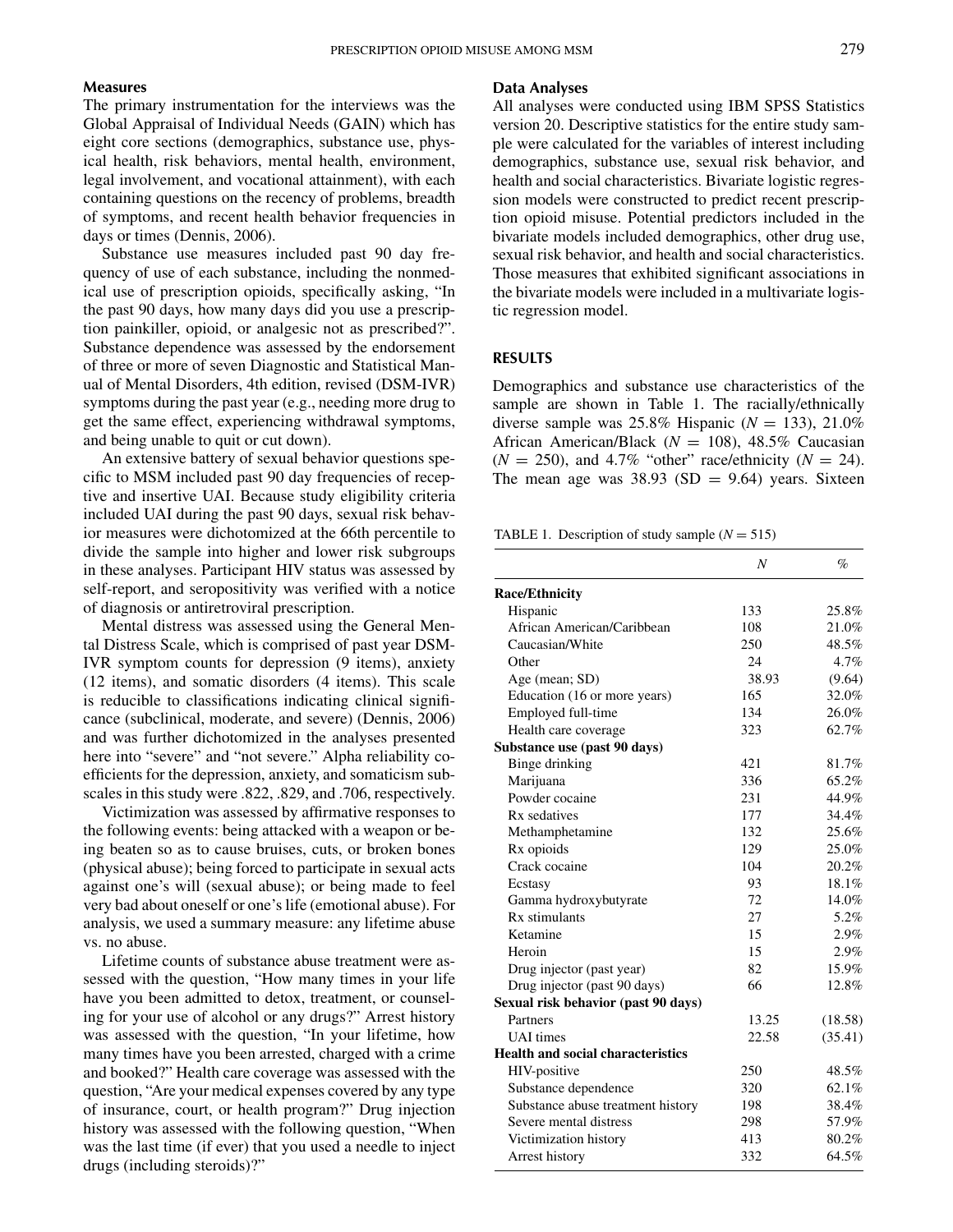or more years of education were reported by 32.0%  $(N = 165)$ , 26.0%  $(N = 134)$  reported being employed full-time, and  $62.7\%$  ( $N = 323$ ) had health care coverage.

Participants reported using a host of substances during the past 90 days. A majority of participants reported binge drinking (81.7%;  $N = 421$ ) and marijuana use (65.2%;  $N = 336$ ). The use of stimulant and club drugs was also prevalent in the sample, with participants reporting the use of powder cocaine (44.9%;  $N = 231$ ), crack cocaine  $(20.2\%; N = 104)$ , methamphetamine  $(25.6\%; N = 132)$ , and ecstasy  $(18.1\%; N = 93)$  in the past 90 days. Smaller numbers of participants reported the use of heroin (2.9%;  $N = 15$ ), and GHB (14.0%;  $N = 72$ ). The class of prescription drugs most commonly misused was sedatives  $(34.4\%; N = 177)$ , followed by opioids  $(25.0\%; N = 129)$ , and stimulants  $(5.2\%; N = 27)$ . IDU during the past year  $(15.9\%; N = 82)$  and during the past 90 days  $(12.8\%;$  $N = 66$ ) was also reported.

During the past 90 days, participants reported a mean of 13.25 (SD 18.58) sex partners and 22.58 (SD 35.41) UAI frequency. Almost half the sample  $(48.5\%; N = 250)$ reported HIV-positive serostatus. A number of men met criteria for substance dependence (62.1%;  $N = 320$ ), reported substance abuse treatment history (38.4%;  $N =$ 198), met criteria for severe mental distress  $(57.9\%; N =$ 298), or reported victimization  $(80.2\%; N = 413)$ , or arrest histories (64.5%; *N* = 332).

Bivariate logistic regression models predicting recent prescription opioid misuse are shown in Table 2. No significant associations with prescription opioid misuse were found with regard to race/ethnicity or age. Past 90 day binge drinking (OR = 2.938;  $95\%$  CI = 1.513, 5.707; *p* = .001) and the use of powder cocaine ( $OR = 2.329$ ;  $95\%$  $CI = 1.546, 3.501; p < .000$ , crack cocaine (OR = 1.810;  $95\%$  CI = 1.137, 2.883;  $p = .012$ ), or heroin (OR = 6.403; 95% CI = 2.146, 19.104;  $p = .001$ ) predicted higher odds of prescription opioid misuse, as was IDU (OR  $= 2.023$ ; 95% CI = 1.175, 3.483;  $p = .011$ ). No measure of sexual risk behavior proved significant, nor did HIV status. However, several health and social characteristics were associated with higher odds of prescription opioid misuse, including substance dependence ( $OR = 2.911$ ; 95% CI = 1.820, 4.656;  $p < .000$ ), prior substance abuse treatment  $(OR = 1.932; 95\% CI = 1.290, 2.894; p = .001)$ , severe mental distress (OR = 1.718; 95% CI = 1.130, 2.613; *p* = .011), victimization (OR =  $1.860$ ;  $95\%$  CI =  $1.058$ ,  $3.270$ ;  $p = .031$ ), and history of arrest (OR = 2.289; 95% CI = 1.444, 3.629;  $p < .000$ ).

Significant predictors from the bivariate logistic regression models, in addition to demographics and HIV status, were combined into a multivariate model predicting recent prescription opioid misuse, shown in Table 3. No significant associations with prescription opioid misuse were found with regard to demographics. Substance use measures of recent binge drinking ( $OR = 2.473$ ;  $95\%$  $CI = 1.777, 5.198; p = .017$ , cocaine use (OR = 1.944; 95% CI = 1.220, 3.095;  $p = .005$ ), and drug injection (OR = 2.197; 95% CI = 1.119, 4.312;  $p = .022$ ) TABLE 2. Bivariate logistic regression models predicting past 90 day Rx opioid misuse  $(N = 515)$ 

|                                          | $\boldsymbol{p}$ | 0 <sub>R</sub> | 95% CI        |
|------------------------------------------|------------------|----------------|---------------|
| <b>Demographics</b>                      |                  |                |               |
| Hispanic                                 | .591             | .881           | .554, 1.399   |
| African American/Black                   | .793             | .936           | .571, 1.534   |
| Caucasian/White                          | .274             | 1.250          | .838, 1.863   |
| Other race/ethnicity                     | .335             | .774           | .460, 1.302   |
| $Age(30 \text{ years})$                  | .335             | .774           | .460, 1.302   |
| Drug use (past 90 days)                  |                  |                |               |
| Binge drinking                           | .001             | 2.938          | 1.513, 5.707  |
| Cocaine                                  | .000             | 2.329          | 1.546, 3.501  |
| Crack cocaine                            | .012             | 1.810          | 1.137, 2.883  |
| Methamphetamine                          | .168             | 1.365          | .877, 2.125   |
| Ecstasy                                  | .475             | 1.202          | .726, 1.990   |
| Heroin                                   | .001             | 6.403          | 2.146, 19.104 |
| Drug injection                           | .011             | 2.023          | 1.175, 3.483  |
| Sexual risk behavior (past               |                  |                |               |
| 90 days)                                 |                  |                |               |
| Partners <sup>a</sup>                    | .761             | 1.067          | .702, 1.623   |
| UAI times <sup>a</sup>                   | .774             | .940           | .615, 1.436   |
| Insertive UAI times <sup>a</sup>         | .736             | .931           | .613, 1.413   |
| Receptive UAI times <sup>a</sup>         | .141             | 1.403          | .894, 2.202   |
| <b>Health and social characteristics</b> |                  |                |               |
| HIV-positive                             | .347             | .825           | .553, 1.232   |
| Substance dependence <sup>b</sup>        | .000             | 2.911          | 1.820, 4.656  |
| Substance abuse treatment<br>history     | .001             | 1.932          | 1.290, 2.894  |
| Severe mental distress <sup>b</sup>      | .011             | 1.718          | 1.130, 2.613  |
| Victimization history                    | .031             | 1.860          | 1.058, 3.270  |
| Arrest history                           | .000             | 2.289          | 1.444, 3.629  |

<sup>a</sup>66<sup>th</sup> percentile.

bPast 12 months.

predicted higher odds of prescription opioid misuse during the past 90 days. HIV-positive serostatus was associated with lower odds of prescription opioid misuse during the past 90 days. Substance dependence ( $OR = 2.150$ ;

TABLE 3. Multivariate logistic regression models predicting past 90 day Rx opioid misuse  $(N = 515)$ 

|                                     | p    | OR    | 95% CI       |
|-------------------------------------|------|-------|--------------|
| Hispanic                            | .429 | .795  | .450, 1.404  |
| African American/Black              | .129 | .624  | .339, 1.148  |
| Other race/ethnicity                | .201 | .448  | .131, 1.535  |
| Age $(30 years)$                    | .218 | .682  | .371.1.254   |
| Binge drinking <sup>a</sup>         | .017 | 2.473 | 1.177, 5.198 |
| Powder cocaine <sup>a</sup>         | .005 | 1.944 | 1.220, 3.095 |
| Crack cocaine <sup>a</sup>          | .814 | 1.075 | .590, 1.957  |
| Heroin <sup>a</sup>                 | .126 | 2.641 | .767, 9.099  |
| Drug injection <sup>a</sup>         | .022 | 2.197 | 1.119, 4.312 |
| HIV-positive                        | .040 | .604  | .374, .978   |
| Substance dependence <sup>b</sup>   | .005 | 2.150 | 1.253, 3.689 |
| Substance abuse treatment history   | .512 | 1.180 | .719, 1.935  |
| Severe mental distress <sup>b</sup> | .460 | 1.202 | .738, 1.960  |
| Victimization history               | .420 | 1.293 | .692, 2.418  |
| Arrest history                      | .020 | 1.860 | 1.100, 3.144 |

a Past 90 days.

bPast 12 months.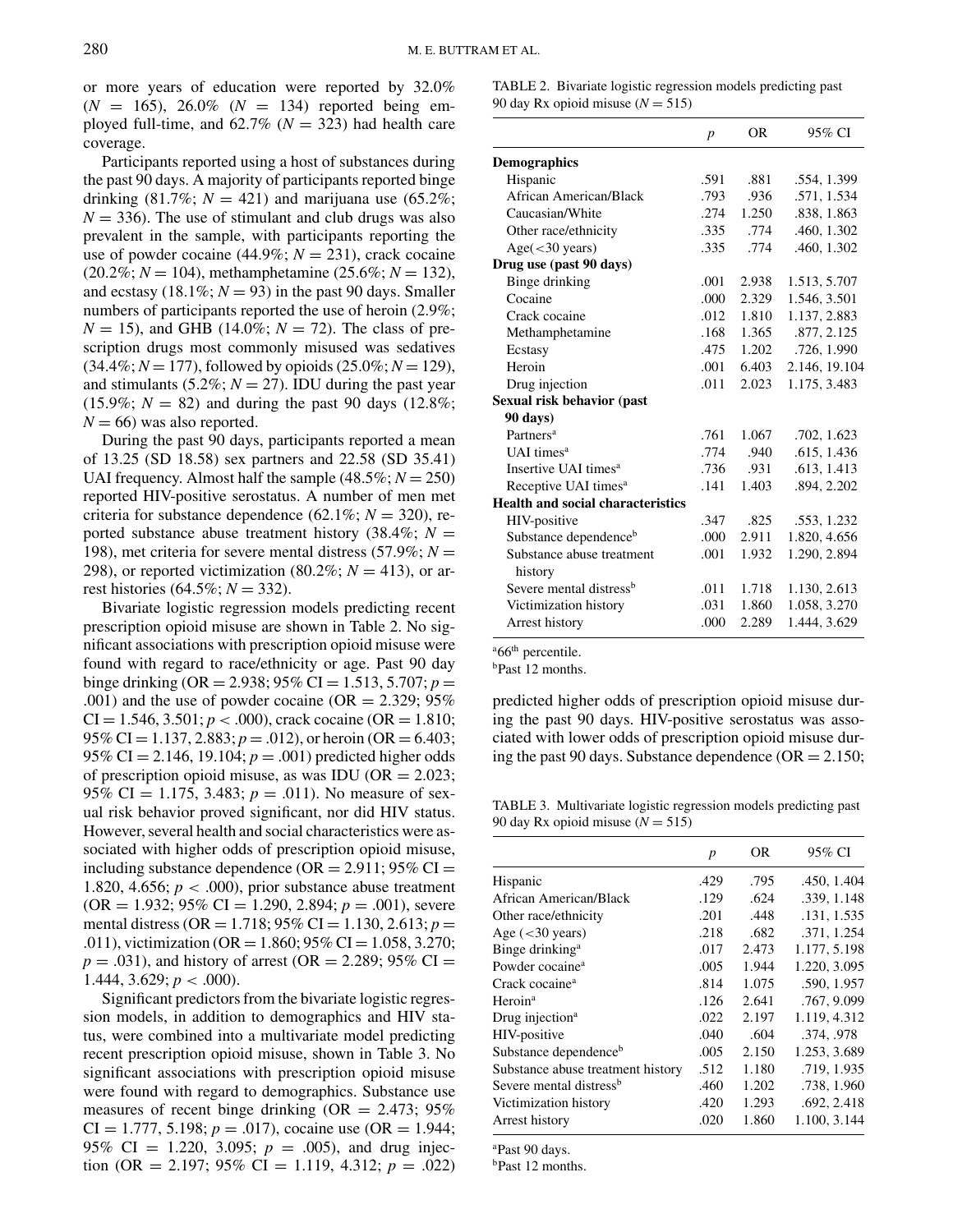95% CI = 1.253, 3.689;  $p = .005$ ) and lifetime history of arrest (OR = 1.860; 95% CI = 1.100, 3.144; *p* = .020) also predicted higher odds of prescription opioid misuse during the past 90 days.

#### **DISCUSSION**

Our analyses from a diverse sample of high risk substanceusing MSM showed that race/ethnicity and age were not associated with recent prescription opioid misuse. This contrasts with previous research that documents higher rates of prescription drug misuse among older MSM (Kelly & Parsons, 2010; Mackesy-Amiti et al. 2010) and Caucasian/White individuals in populations of MSM, college students, substance abuse treatment clients, illicit drug users, and the general population (Benotsch et al., 2011; Cicero, Inciardi, & Muñoz, 2005; Kelly & Parsons, 2010; McCabe et al., 2006; Miller & Greenfeld, 2004; Simoni-Wastila, Ritter, & Strickler, 2004; Vivian, Saleheen, SInger, Navarro, & Mirhej, 2005). This divergence may be due to a broader distribution of prescription opioid misuse among heavy drug users, like those in our sample.

Prescription opioid misuse was associated with other substance use including binge drinking, cocaine (both powder and crack), heroin, and drug injection. Though our data do not allow us to examine whether prescription opioids were used in combination with other substances, doing so is not an unexceptional practice, and in such instances it is likely that prescription opioids are used to moderate the effects of stimulant drugs (Kurtz, 2004). Polydrug use, and especially the combination of illicit and prescription drugs is a dangerous practice (Kurtz, Inciardi, Surratt, & Cottler, 2005) and can be even more so when drugs are injected (Havens, Oser, & Leukefeld, 2011; Lankenau, Teti, et al., 2012; Roy, Arruda, & Bourgois, 2011; Young et al., 2010). Prescription opioid misuse was associated with recent IDU. Increased risk for HIV and hepatitis C (HCV) infection due to unsafe injection practices among prescription opioid misusers is a documented concern (Surratt et al. 2011). Such a scenario increases the risk exposure for an already vulnerable population.

In the multivariate model, recent prescription opioid misusers in our sample had lower odds of being HIVpositive. Although at odds with other research, this finding coheres with results of the bivariate logistic regression models which indicated that prescription opioid misusing MSM were not more likely to report greater numbers of sex partners or UAI frequency. Evidence demonstrates an association between the misuse of prescription drugs in general and increased sexual risk behavior among MSM (Benotsch et al., 2011; Kelly & Parsons 2013; Mackesy-Amiti et al., 2010). However, these studies were conducted with community samples and a household survey, which most likely did not include high risk heavy substance-using MSM, as did our sample. Further, in addition to analgesic properties, individually varying adverse effects of prescription opioids include sedation, respiratory depression, and somnolence (Angst et al., 2012). As a result, reports of increased sexual risk behavior among prescription opioid misusers are not apparent in the literature.

Though the high risk prescription opioid misusing MSM in our sample did not have higher odds of being HIV-positive, the association between recent prescription opioid misuse and IDU is worrisome. Our data highlight the need to further examine HIV and HCV risk among high risk heavy substance-using MSM, in order to better elucidate specific risk factors for HIV transmission related to both sexual risk behavior and IDU. In the meantime, HIV and HCV prevention and intervention initiatives should be directed toward all high risk MSM, especially those who report alternate routes of administration of prescription opioids, such as injection.

MSM in our sample reporting recent prescription opioid misuse did have higher odds of reporting substance dependence, substance abuse treatment history, severe mental distress, and social risks such as histories of victimization and arrest than men who did not misuse prescription opioids. These findings reveal that even among heavy substance-using MSM, those who misuse prescription opioids are more likely to experience a host of additional health and social problems than MSM who do not misuse prescription opioids. This finding is important because, while substance use in general is associated with many risk factors, the odds of experiencing some of these health and social problems is greatly increased with the misuse of prescription opioids. Conversely, high risk MSM with health and social problems may misuse prescription opioids as a means of self-medication or as a coping behavior. Regardless of the interpretation, the association between prescription opioid misuse and elevated health and social problems among high risk substanceusing MSM is a valuable addition to the public health literature. These findings directly respond to observations that targeted and appropriate responses to prescription opioid misuse require an understanding of both the reasons for this public health problem and the unique patterns of prescription opioid misuse among specific populations (Gilson, Ryan, Joranson, & Dahl, 2004; Surratt et al., 2006).

These results should be viewed within the context of several limitations. Although the recruitment procedures resulted in a sample of a wide age range and broadly inclusive of the racial/ethnic makeup of South Florida, our ability to generalize the findings to other MSM is limited by the study eligibility requirements, including regular substance use and recent UAI. We also note that all data are based on self-report, potentially leading to underreporting of socially undesirable behaviors. Given the high levels of substance use and sexual risk behaviors we found, however, underreporting of these and other stigmatized behaviors would appear to be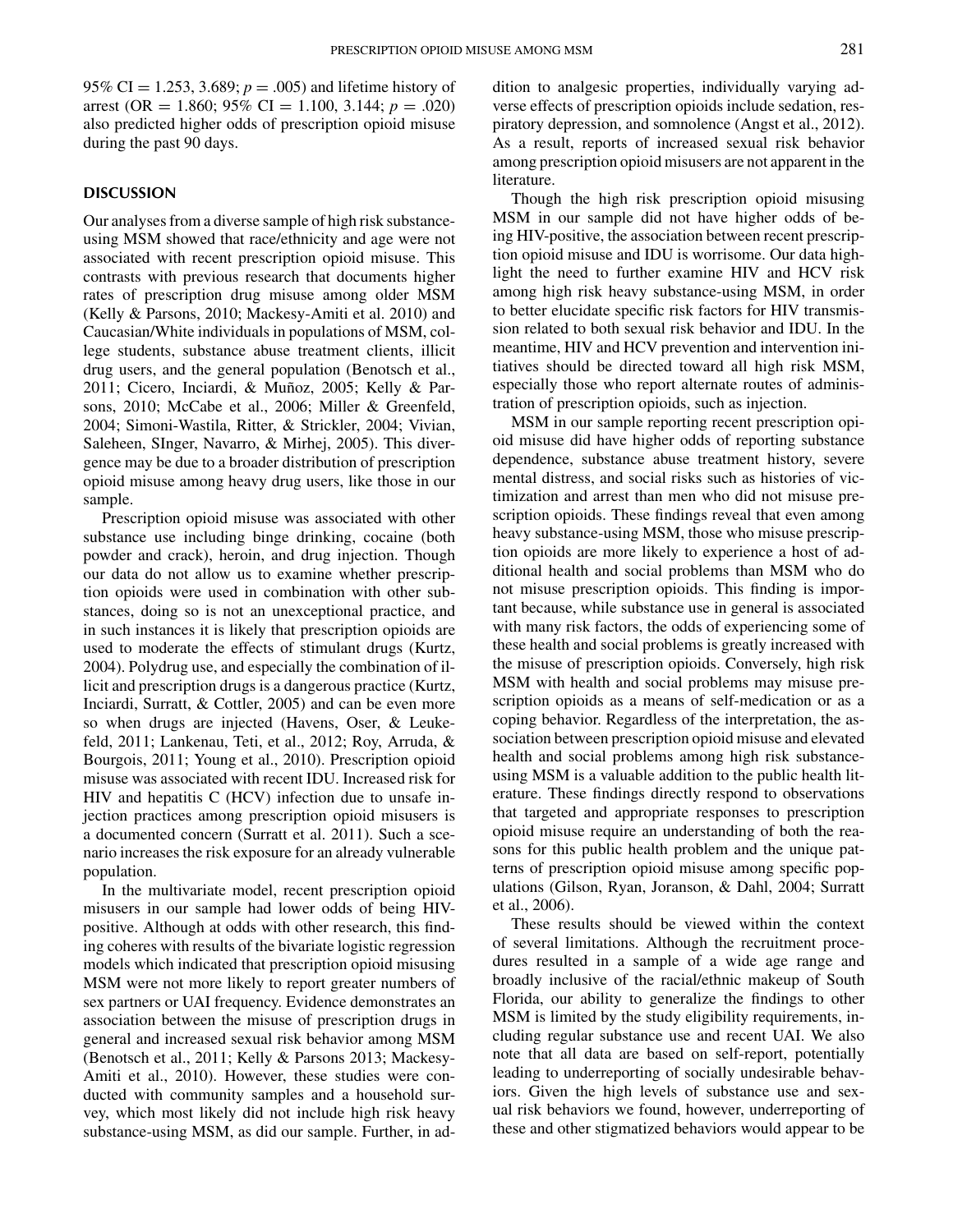uncommon. Finally, the cross-sectional nature of the data limits our ability to make causal inferences among the key variables.

### **CONCLUSION**

This is the first research report to specifically investigate prescription opioid misuse among high risk MSM. While several studies have investigated prescription drug misuse among MSM, they have largely found associations with sexual risk behavior (Benotsch et al., 2011; Kelly & Parsons, 2013). Our findings advance this research and demonstrate that a host of other risk factors related specifically to prescription opioid misuse. While we found no evidence of increased sexual risk behavior among recent prescription opioid misusers in our sample, data from this study suggest that men who binge drink and/or use cocaine are more likely to misuse prescription opioids. Risks related to substance dependence and drug injection could lead to additional health problems for these men, with some of the most dangerous and immediate risks being the development of prescription opioid addiction, experiencing dangerous interactions between several substances, drug overdose or death, and HIV and HCV infection (Benotsch et al., 2011; Cai, Crane, Poneleit, & Paulozzi, 2010; CDC, 2012; Hagan, Thiede, & Des Jarlais, 2004; Miller et al., 2002; Paulozzi, Budnitz, & Xi, 2006).

Because literature suggests that MSM are more likely to misuse prescription drugs than other men, it would appear likely that prescription opioid misuse among this population is a growing problem. Given the dangers of prescription opioid misuse and the alarming number of past year initiates (CBHSQ, 2012), especially among young people (SAMHSA, 2011), more attention should be paid to this public health crisis. Health care providers, especially those who serve MSM, are encouraged to inquire about patient misuse of prescription opioids and related health and social problems. Moreover, physicians prescribing opioids should engage in careful patient monitoring and frequent reassessment of risk factors (Pergolizzi et al., 2012), especially for heavy substance-using MSM. Risk reduction, mental health, and case management interventions are needed to address the misuse of prescription opioids, the use of other drugs and IDU, as wells as social risks, such as victimization and arrest history. Future research should investigate the initiation of prescription opioid misuse among MSM in order to bolster education and prevention efforts in this population.

#### **Declaration of Interest**

The authors report no conflicts of interest. The content is solely the responsibility of the authors and does not necessarily represent the official views of the National Institute on Drug Abuse or the National Institutes of Health.

This research was supported by DHHS Grant Number 5 R01 DA024579 from the National Institute on Drug Abuse.

#### **THE AUTHORS**

**Mance E. Buttram**, MA, is an Associate Scientist at the Center for Applied Research on Substance Use and Health Disparities at Nova Southeastern University. His primary research interests are prescription drug abuse, social relationships and communities, and resilience among vulnerable populations. In his current role, Mr. Buttram serves as Co-Investigator for a NIDA-funded randomized controlled trial of a behavioral intervention for MSM, as well as Co-Investigator and Project Director for a NIDA-funded randomized controlled trial of a self-assessment intervention for young adult club drug users.

**Steven P. Kurtz**, PhD, is Professor and Director of ARSH, the Center for Applied Research on Substance Use and Health Disparities at Nova Southeastern University. His research interests include prescription and illicit substance abuse, HIV risk behaviors, and related health and social problems. Dr. Kurtz is currently conducting two randomized clinical trials to test the efficacy of novel substance use and sexual risk reduction interventions designed for men who have sex with men and for young adult polydrug users in the club scene.

**Hilary L. Surratt** has expertise in the areas of illicit and prescription drug abuse, prescription drug diversion, and drug-related HIV infection. Her work has included the development and evaluation of HIV interventions for vulnerable populations, including criminal offenders, women drug abusers and female sex workers. She has served as PI or Co-Investigator on more than 10 NIDA-funded studies; currently she is the Principal Investigator of a NIDA-funded epidemiologic study of antiretroviral medication diversion among HIV positive substance abusers in Miami, Florida; Principal Investigator of a NIDA-funded case management intervention program for African American women at high risk for HIV; and Co-Investigator on two NIH-funded studies targeting prescription drug abuse and the diversion of prescription drugs to the illicit market. Dr. Surratt also has substantial experience with cross-cultural research, having previously served as a senior investigator on several HIV prevention/intervention initiatives in Brazil and the U.S. Virgin Islands.

**Maria A. Levi-Minzi**, M.A. is a Senior Research Associate at the Center for Applied Research on Substance Use and Health Disparities at Nova Southeastern University. Her major research interests encompass the application systemic perspectives to substance abuse, victimization, and major mental illness; participant/client engagement in HIV prevention/ intervention initiatives; and social justice for marginalized populations.

#### **GLOSSARY**

*Prescription opioid misuse*: Defined as the nonmedical use of a prescription painkiller, opioid, or analgesic, not as prescribed. This can include using more than prescribed or using without a prescription.

#### **REFERENCES**

Angst, M. S., Lazzeroni, L. C., Phillips, N. G., Drover, D. R., Tingle, M., Ray, A., et al. (2012). Aversive and reinforcing opioid effects: A pharmacogenomic twin study. *Anesthesiology, 117*(1), 22–37.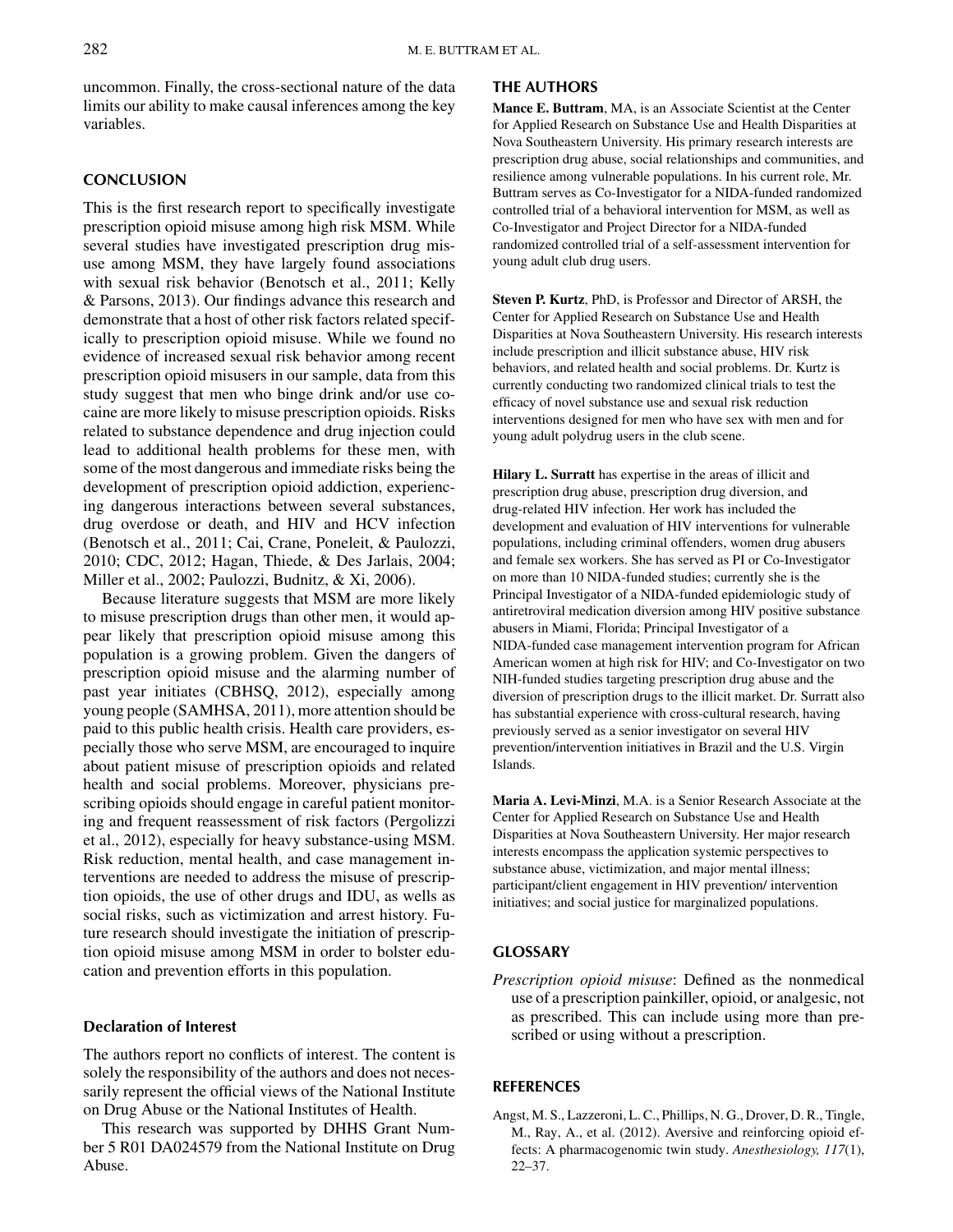- Benotsch, E. G., Martin, A. M., Koester, S., Cejka, A., & Luckman, D. (2011). Nonmedical use of prescription drugs and HIV risk behavior in gay and bisexual men. *Sexually Transmitted Diseases, 38*(2), 105–110.
- Budman, S. H., Grimes Serrano, J. M., & Butler, S. F. (2009). Can abuse deterrent formulations make a difference? Expectation and speculation. *Harm Reduction Journal, 6*(8), 1–7.
- Cai, R., Crane, E., Poneleit, K., & Paulozzi, L. (2010). Emergency department visits involving nonmedical use of selected prescription drugs in the United States, 2004–2008. *Journal of Pain and Palliative Care Pharmacotherapy, 24*(3), 293–297.
- Center for Behavioral Health Statistics and Quality. (2012). *The DAWN report: Highlights of the 2010 drug abuse warning network (DAWN) findings on drug-related emergency department visits*. Rockville, MD: Substance Abuse and Mental Health Services Administration.
- Centers for Disease Control and Prevention. (2009). Table 17. Reported AIDS cases and annual rates (per 100,00 population) by metropolitan statistical area of residence, 2006, 2007, and cumulative- United States and Puerto Rico. Retrieved August 27, 2009, from http://www.cdc.gov/hiv/topics/surveillance/ resources/reports/2007report/table17.htm
- Centers for Disease Control and Prevention. (2010). Prevalence and awareness of HIV infection among men who have sex with men: 21 cities, United States, 2008. *Morbidity and Mortality Weekly Report, 59*, 1201–1207.
- Centers for Disease Control and Prevention. (2012). HIV infection and HIV-associated behaviors among injecting drug users- 20 cities, United States, 2009. *Morbidity and Mortality Weekly Report, 61*(8), 133–138.
- Cicero, T. J., Inciardi, J. A., & Muñoz, A. (2005). Trends in abuse of Oxycontin<sup>(8)</sup> and other opioid analgesics in the United States: 2002–2004. *Pain, 6*(10), 662–672.
- Cicero, T. J., Kurtz, S. P., Surratt, H. L., Ibanez, G. I., Ellis, M. S., & Levi-Minzi, M. A. (2011). Multiple determinants of specific modes of prescription opioid diversion. *Journal of Drug Issues, 41*(2), 283–304. doi: 0022-0426/11/01
- Cicero, T. J., Surratt, H. L., Kurtz, S. P., Ellis, M. S., & Inciardi, J. A. (2012). Patterns of prescription opioid abuse and co-morbidity in an aging treatment populations. *Journal of Substance Abuse Treatment, 42*(1), 87–94.
- Cochran, S. D., & Mays, V. M. (2008). Prevalence of primary mental health morbidity and suicide symptoms among gay and bisexual men. In R. Wolitski, R. Stall & R. O. Valdiserri (Eds.), *Unequal opportunity: Health disparities affecting gay and bisexual men in the United States*. New York: Oxford University Press.
- Davis, W. R., & Johnson, B. D. (2008). Prescription opioid use, misuse, and diversion among street drug users in New York City. *Drug and Alcohol Dependence, 92*(1–3), 1–17.
- Dennis, M. L. (2006). *Global appraisal of individual needs. Version 5.4*. Bloomington, IL: Chestnut Health Systems.
- Fergus, S., & Zimmerman, M. A. (2005). Adolescent resilience: A framework for understanding health development in the face of risk. *Annual Review of Public Health, 26*, 399–419.
- Ghanem, A., Little, S. J., Drumright, L., Liu, L., Morris, S., & Garfein, R. S. (2011). High-risk behaviors associated with injection drug use among recently hiv-infected men who have sex with men in San Diego, CA. *AIDS and Behavior, 15*(7), 1561– 1569.
- Gillette, F. (2012). American pain: The largest U.S. Pill mill's rise and fall. *Bloomberg Businessweek*. http://www.businessweek. com/articles/2012-06-06/american-pain-the-largest-u-dot-s-dotpill-mills-rise-and-fall.
- Gilson, A. M., Ryan, K. M., Joranson, D. E., & Dahl, J. L. (2004). A reassessment of trends in the medical use and abuse of opioid analgesics and implications for diversion control: 1997–2002. *Journal of Pain and Symptom Management, 28*(2), 176–188.
- Gorman, E. M., & Carroll, R. T. (2000). Substance abuse and HIV: Considerations with regard to methamphetamines and other recreational drugs for nursing practice and research. *Journal of the Association of Nurses in AIDS Care, 11*(2), 51–62.
- Hagan, H., Thiede, H., & Des Jarlais, D. C. (2004). Hepatits C virus infection among injection drug users: Survival analysis of time to seroconversion. *Epidemiology, 15*(5), 543–549. doi: 10.1097/01.ede.0000135170.54913.9d
- Halkitis, P. N., Moeller, R. W., Siconolfi, D. E., Jerome, R. C., & Rogers, M. M. (2008). Methamphetamine and poly-substance use among gym-attending men who have sex with men in New York City. *Annals of Behavioral Medicine, 35*(1), 41–48.
- Hall, J. N. (2012). Drug abuse trends in Miami-Dade and Broward counties, South Florida. Paper presented at the Community and Epidemiology Work Group. June 8–11. Palm Springs, CA.
- Hasan, M. K., & Hasan, O. K. (2011). Opiate addiction and prescription drug abuse: A pragmatic approach. *Journal of the Islamic Medical Association of North America, 43*, 23–26.
- Havens, J. R., Oser, C. B., & Leukefeld, C. G. (2011). Injection risk behaviors among rural drug users: Implications for HIV prevention. *AIDS Care, 25*(5), 638–645. doi: 10.1080/09540121. 2010.516346
- Havens, J. R., Walker, R., & Leukefeld, C. G. (2007). Prevalence of opioid analgesic injection among rural nonmedical opioid analgesic users. *Drug and Alcohol Dependence, 87*, 98–102. doi: 10.1016/j.drugalcdep.2006.07.008
- Herek, G. M., & Sims, C. (2008). Sexual orientation and violent victimization: Hate crimes and intimate partner violence among gay and bisexual males in the united states. In R. Wolitski, R. Stall & R. O. Valdiserri (Eds.), *Unequal opportunity: Health disparities affecting gay and bisexual men in the United States*. (pp. 35–71). New York: Oxford University Press, Inc.
- Ibañez, G. E., Purcell, D. W., Stall, R., Parsons, J. T., & Gómez, C. A. (2005). Sexual risk, substance use, and psychological distress in HIV-positive gay and bisexual men who also inject drugs. *AIDS, 19*(Suppl 1), S49–S55.
- Kelly, B. C., & Parsons, J. T. (2010). Prevalence and predictors of non-medical prescription drug use among men who have sex with men. *Addictive Behaviors, 35*(4), 312–317.
- Kelly, B. C., & Parsons, J. T. (2013). Prescription drug misuse and sexual risk taking among HIV-negative MSM. *AIDS and Behavior, 17*(3), 926–930. doi: 10.1007/s10461-011-9993-z
- Kim, A. A., Kent, C. K., & Klausner, J. D. (2002). Increased risk of HIV and sexually transmitted disease transmission among gay or bisexual men who use Viagra, San Francisco 2000–2001. *AIDS, 16*(10), 1425–1428.
- Kurtz, S. P. (2004). Prescription drug abuse among ecstasy users in Miami: Qualitative research findings. *Epidemiologic trends in drug abuse, advance report: Prescription Drug Abuse Community Epidemiology Work Group, June 2004*. (pp. 43–47). NIH Publication No. 04-5363A, Rockville, MD, The Institute, November 2004.
- Kurtz, S. P. (2008). Arrest histories of high risk gay and bisexual men in Miami: Unexpected additional evidence for syndemic theory. *Journal of Psychoactive Drugs, 40*(4), 513–521.
- Kurtz, S. P., Inciardi, J. A., Surratt, H. L., & Cottler, L. (2005). Prescription drug abuse among ecstasy users in Miami. *Journal of Addictive Diseases, 24*(4), 1–16.
- Lankenau, S. E., Schrager, S. M., Silva, K., Kecojevic, A., Bloom, J. J., & Wong, C. (2012). Misuse of prescription and illicit drugs